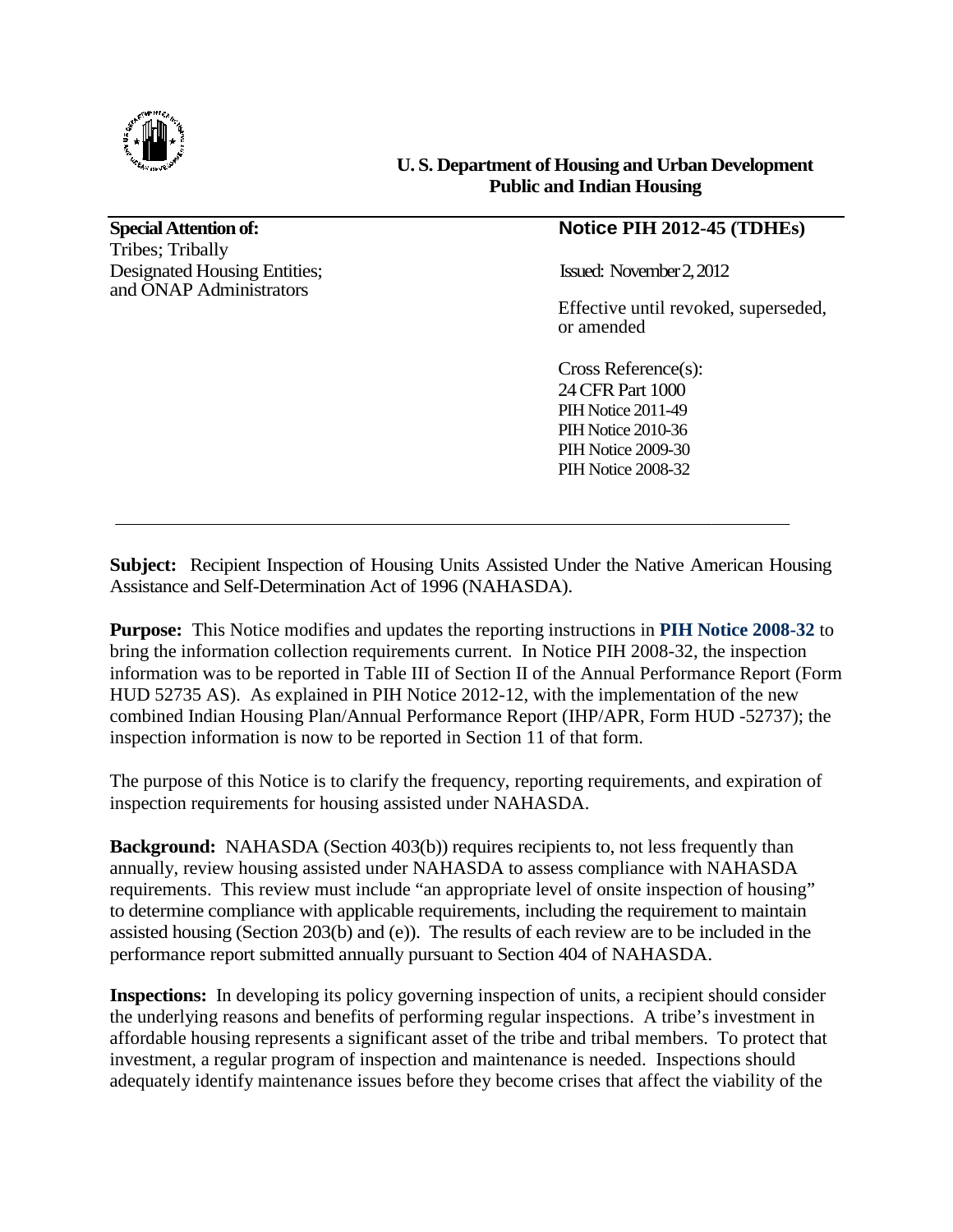assisted housing. While annual inspections are a generally accepted standard, in some situations the policy may include inspecting units on a more frequent basis. An effective inspection policy should, at a minimum, address frequency of inspections, standard inspection forms, standards for completing maintenance concerns identified during inspections, procedures for charging tenants for damages (as appropriate), and maintenance of records.

## Initial Inspection Requirements:

Initial inspections must be performed on all units constructed, acquired, and/or rehabilitated with NAHASDA funds. These units must be inspected by a recipient subsequent to, during the provision of such assistance, and prior to occupancy by the beneficiary household or, in the instance of owner occupied housing, upon completion of rehabilitation work to ensure that the work performed and/or the condition of the housing meets the approved standards.

It is strongly recommended that the recipient document when and by whom the inspections were performed and that the results of the inspections be maintained by the recipient and made available during an on-site monitoring review.

### Recurring Inspection Requirements:

NAHASDA requires recipients to review their housing for compliance not less frequently than annually, and, as part of that review, to carry out an "appropriate level of onsite inspection". Evaluating the condition of housing assisted under NAHASDA is an integral part of a recipient's self-assessment responsibilities. In determining the appropriate level of onsite inspection, it is incumbent upon a recipient to include the inspection of housing on a reasonable schedule in its policies governing the management and maintenance of assisted housing (Section 203(e)). Periodic, scheduled inspections will allow a recipient to adequately assess the on-going compliance of such units with the requirements of NAHASDA.

Recurring inspections apply to NAHASDA-assisted housing units, regardless of the location of the unit. When the recipient owns, operates, or maintains the unit, it has an ongoing responsibility to ensure that an appropriate level of onsite inspections are carried out to ensure the proper maintenance and upkeep of the unit, or, to ensure that maintenance is provided by the purchaser/occupant. Examples of units for which a recipient has recurring inspection responsibilities are:

- Rental and homeownership units constructed, acquired, and/or rehabilitated with funds provided under the United States Housing Act of 1937 (Section 502(b) of NAHASDA);
- All units constructed, acquired, and/or rehabilitated with NAHASDA funds owned by the recipient, and those assisted units not owned by the recipient but for which the recipient has an ongoing responsibility to provide maintenance;
- All units constructed, acquired, and/or rehabilitated with NAHASDA funds and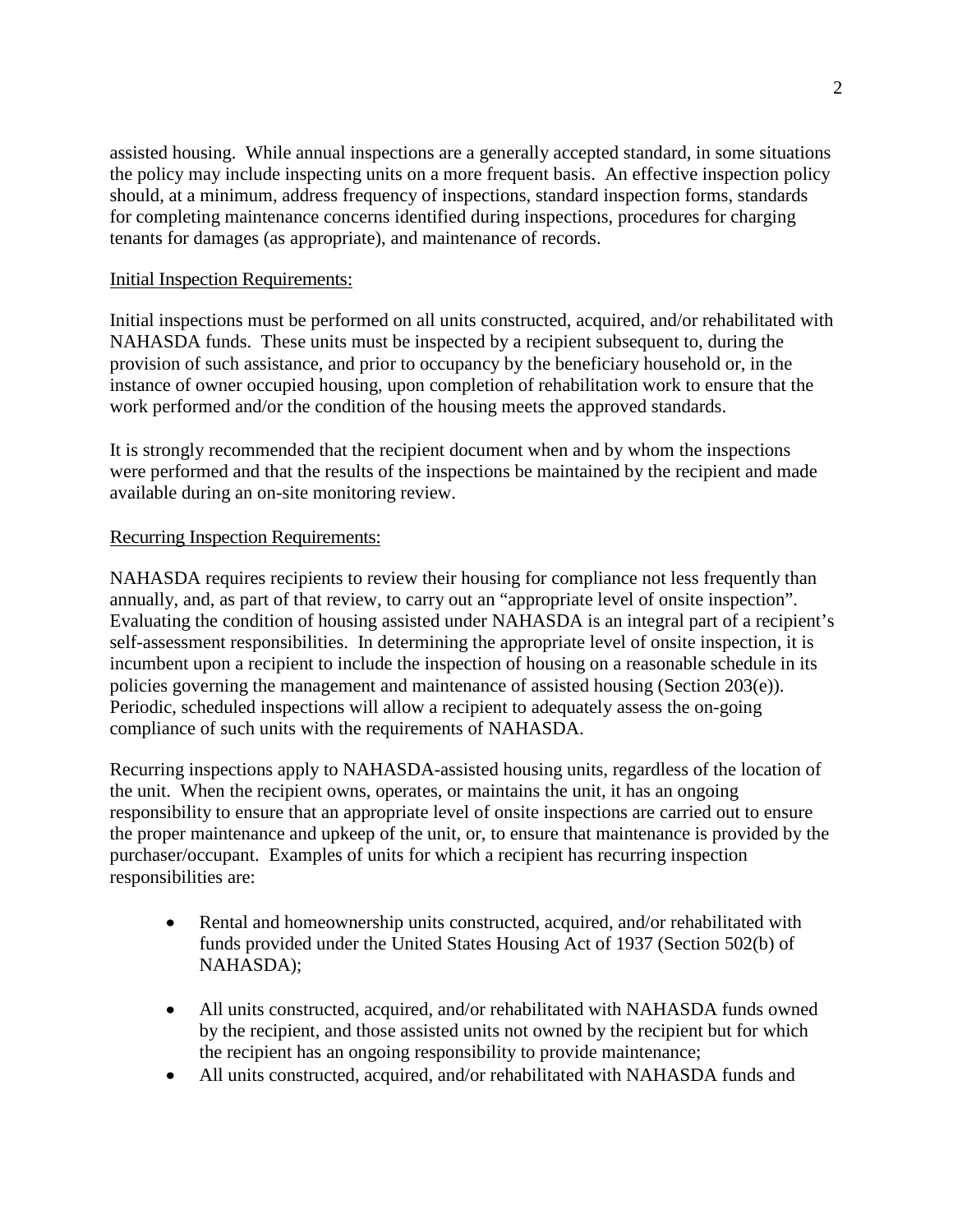operated or managed by the recipient, but maintained by the occupant/purchaser under a lease-purchase agreement;

- Rental units constructed, acquired, and/or rehabilitated with NAHASDA funds and owned by the recipient, but operated or managed by another entity;
- Rental units constructed, acquired, and/or rehabilitated with NAHASDA funds that are owned by another entity, but are operated or managed by the recipient as affordable housing under NAHASDA.

Recurring inspections do not apply to owner-occupied units that receive NAHASDA assistance for rehabilitation, or units that are being purchased by a family with NAHASDA-based financing or mortgage assistance. These units would, however, be subject to an inspection prior to and during the period of rehabilitation, or prior to purchase and occupancy of the beneficiary household to ensure recipient standards of quality are met. Lease-purchase units occupied by a family are subject to recurring inspection requirements because they are owned, operated, or managed by the recipient. Recurring inspections requirements are also not applicable to housing units that are assisted with NAHASDA funds but not owned, operated, or managed by the recipient (e.g. this may include Section 8 type units, and student housing units).

#### Period of Recurring Inspection Responsibilities:

The recurring recipient inspection requirement will eventually terminate. For rental housing, the requirement expires when the unit is no longer required to remain as affordable housing upon the end of its "useful life" as defined under 24 CFR § 1000.142. For Mutual Help homes developed under Sec. 202 of the United States Housing Act of 1937 and lease-purchase housing developed with NAHASDA funds, the recurring inspection requirement expires when unit ownership is conveyed to the homebuyer/purchaser.

#### Annual Performance Report (Form HUD 52737) Requirements:

The results of initial/recurring inspections provide information that will help a recipient evaluate the effectiveness of its program and must be included in the recipient's Annual Performance Report (Form HUD 52737) in Section 11.

If a recipient does not perform the required inspections, a finding will be made during a subsequent monitoring review, and if the finding is not resolved, HUD may impose corrective and remedial actions (see 24 CFR § 1000.530) before taking enforcement actions outlined in 24 CFR § 1000.532 or § 1000.538.

**Paperwork Reduction Act:** The information collection requirements contained in this Notice have been approved by the Office of Management and Budget (OMB) under the Paperwork Reduction Act of 1995 (44 U.S.C. 3501-35200) and assigned OMB control number 2577-0218 (Exp. 09/30/2014). In accordance with the Paperwork Reduction Act, HUD may not conduct or